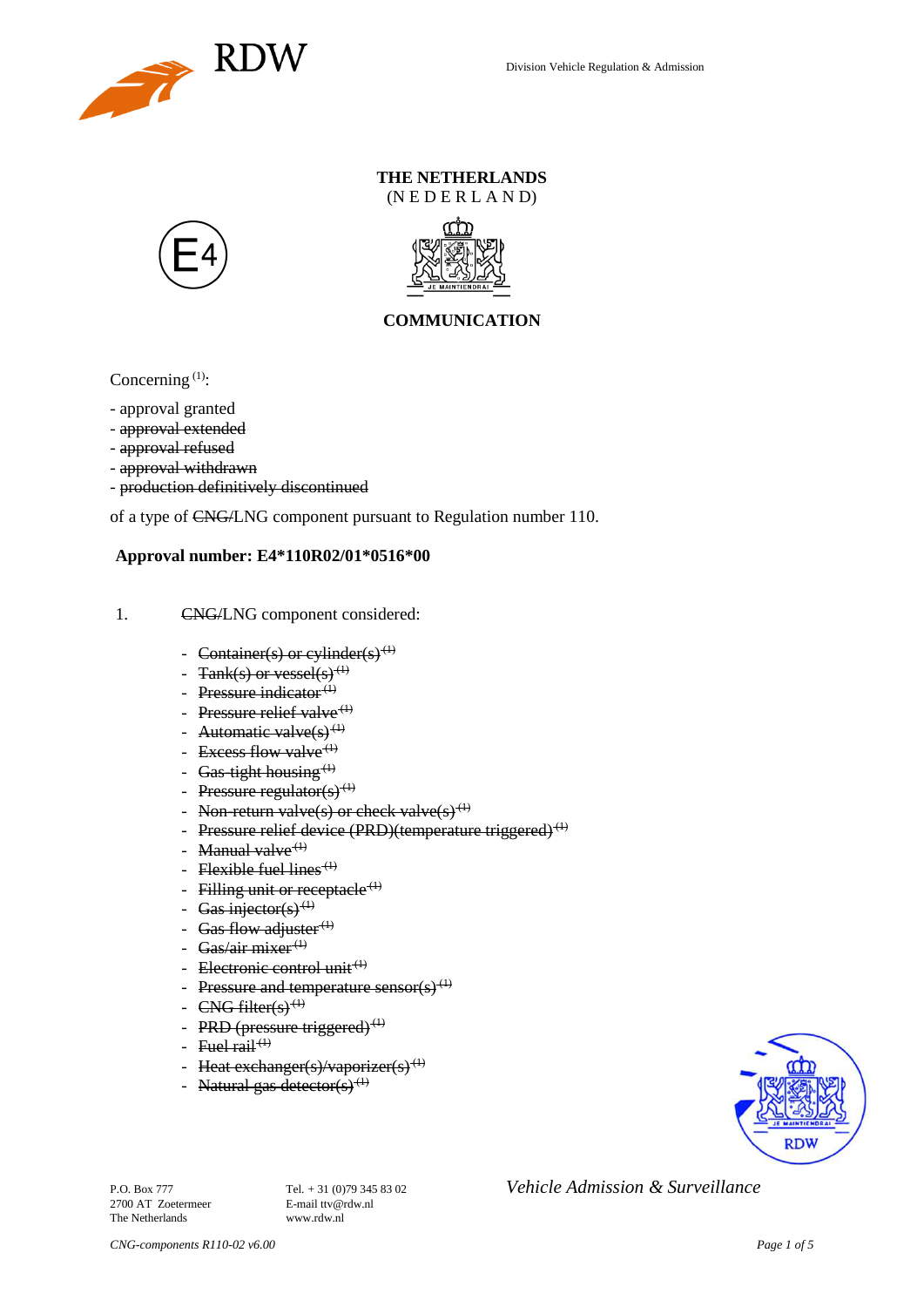- LNG filling receptacle(s)<sup>(1)</sup>
- LNG pressure control regulator(s)<sup>(1)</sup>
- LNG pressure and/or temperature sensor(s)<sup>(1)</sup>
- LNG manual valve $(s)$ <sup>(1)</sup>
- LNG automatic valve $(s)$ <sup>(1)</sup>
- LNG non-return valve $(s)$ <sup>(1)</sup>
- LNG pressure relief valve $(s)$ <sup>(1)</sup>
- LNG excess flow valve(s)<sup>(1)</sup>
- LNG fuel pump $(s)$ <sup> $(1)$ </sup>

-

- 2. Trade name or mark : LNG receptacle MFR5000 3. Manufacturer's name and address : Engineered Controls International LLC 100 RegO Drive 27244 Elon, North Carolina United States of America 4. If applicable, name and address of manufacturer's representative : 5. Submitted for approval on : July 2018 6. Technical service responsible for conducting approval tests : Kiwa Nederland B.V. P.O. Box 137 7300 AC Apeldoorn The Netherlands 7. Date of report issued by that service : January  $17<sup>th</sup> 2019$ 8. Number of report issued by that service : 180700265 9. Approval : granted/refused/extended/withdrawn<sup>(1)</sup> 10. Reason(s) of extension (if applicable) : 11. Place : Zoetermeer 12. Date : : 11-FEB-2019 13. Signature : R.F.R. Clement
	- 14. The documents filed with the application or extension of approval can be obtained upon request.

<sup>(1)</sup> Strike out what does not apply.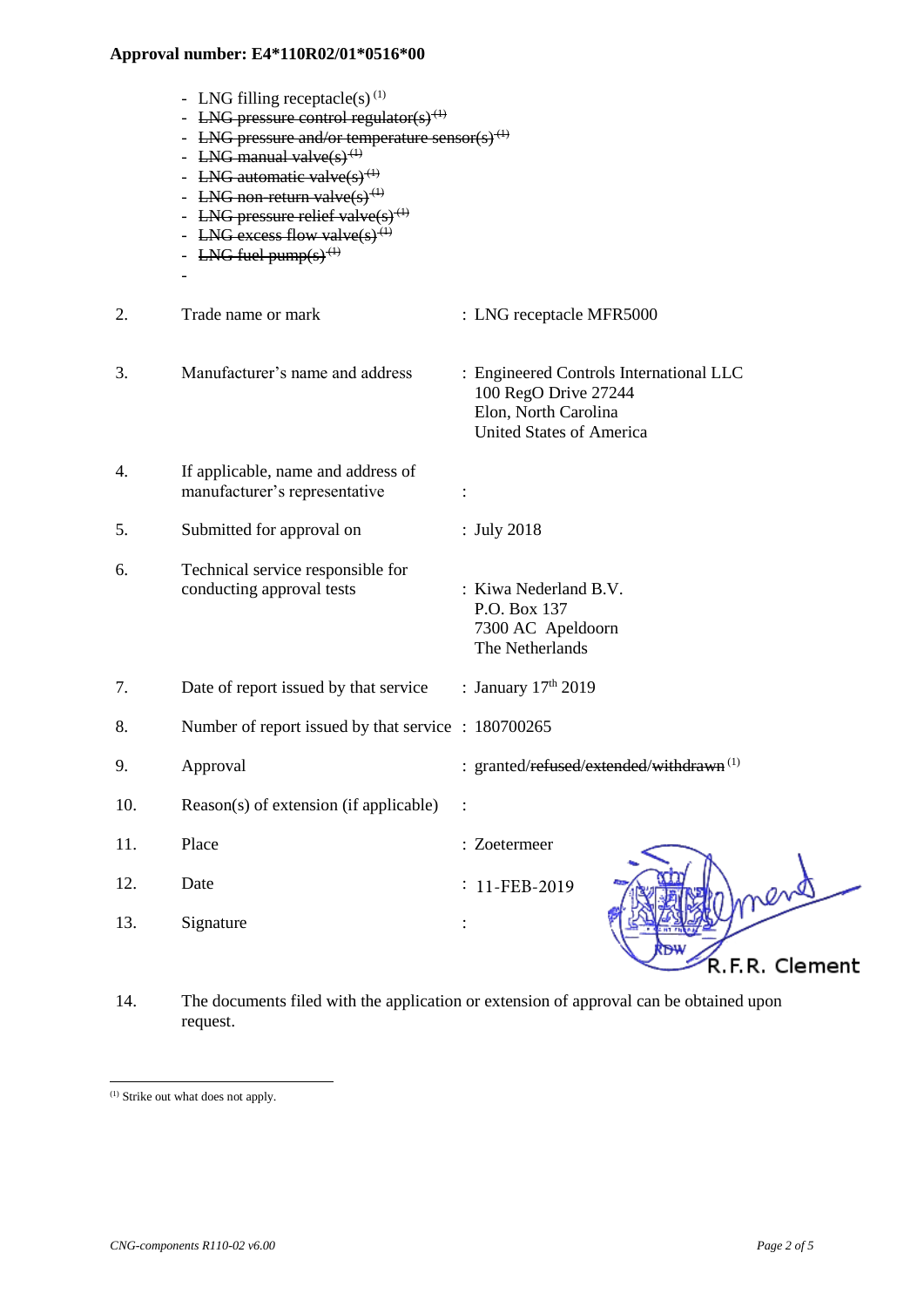### **ADDENDUM**

1. Additional information concerning the type approval of a type of CNG/LNG components pursuant to Regulation number 110.

| 1.1.<br>1.1.1.   | Natural Gas Storage System<br>Container(s) or cylinder(s) (for CNG system) |                      |  |
|------------------|----------------------------------------------------------------------------|----------------------|--|
| 1.1.1.1.         | Dimensions                                                                 |                      |  |
|                  | 1.1.1.2. Material                                                          |                      |  |
| 1.1.2.           | Tank(s) or vessel(s) (for LNG system)                                      |                      |  |
|                  | $1.1.2.1.$ Capacity                                                        | $\vdots$             |  |
|                  | 1.1.2.2. Material                                                          |                      |  |
| 1.2.             | Pressure indicator                                                         |                      |  |
| 1.2.1.           | Working pressure(s) $(2)$                                                  |                      |  |
| 1.2.2.           | Material                                                                   | $\vdots$             |  |
|                  |                                                                            |                      |  |
| 1.3.             | Pressure relief valve (discharge valve)                                    |                      |  |
| 1.3.1.           | Working pressure(s) $^{(2)}$                                               | $\vdots$             |  |
| 1.3.2.           | Material                                                                   |                      |  |
| 1.4.             | Automatic valve(s)                                                         |                      |  |
| 1.4.1.           | Working pressure(s) <sup>(2)</sup>                                         |                      |  |
| 1.4.2.           | Material                                                                   |                      |  |
|                  |                                                                            |                      |  |
| 1.5.<br>1.5.1.   | Excess flow valve                                                          |                      |  |
| 1.5.2.           | Working pressure(s) $^{(2)}$<br>Material                                   | $\vdots$             |  |
|                  |                                                                            |                      |  |
| 1.6.             | Gas-tight housing                                                          |                      |  |
| 1.6.1.           | Working pressure(s) $(2)$                                                  |                      |  |
| 1.6.2.           | Material                                                                   |                      |  |
| 1.7.             | Pressure regulator(s)                                                      |                      |  |
| 1.7.1.           | Working pressure(s) <sup>(2)</sup>                                         | $\vdots$             |  |
| 1.7.2.           | Material                                                                   |                      |  |
|                  |                                                                            |                      |  |
| 1.8.             | Non-return valve $(s)$ or check valve $(s)$                                |                      |  |
| 1.8.1.<br>1.8.2. | Working pressure(s) $^{(2)}$<br>Material                                   | $\vdots$<br>$\vdots$ |  |
|                  |                                                                            |                      |  |
| 1.9.             | Pressure relief device (temperature triggered)                             |                      |  |
| 1.9.1.           | Working pressure(s) $(2)$                                                  |                      |  |
| 1.9.2.           | Material                                                                   |                      |  |
| 1.10.            | Manual valve                                                               |                      |  |
| 1.10.1.          | Working pressure(s) $^{(2)}$                                               | $\ddot{\cdot}$       |  |
| 1.10.2.          | Material                                                                   |                      |  |
|                  |                                                                            |                      |  |
| 1.11.            | Flexible fuel lines                                                        |                      |  |
| 1.11.1.          | Working pressure(s) $(2)$                                                  |                      |  |
| 1.11.2.          | Material                                                                   |                      |  |
|                  |                                                                            |                      |  |

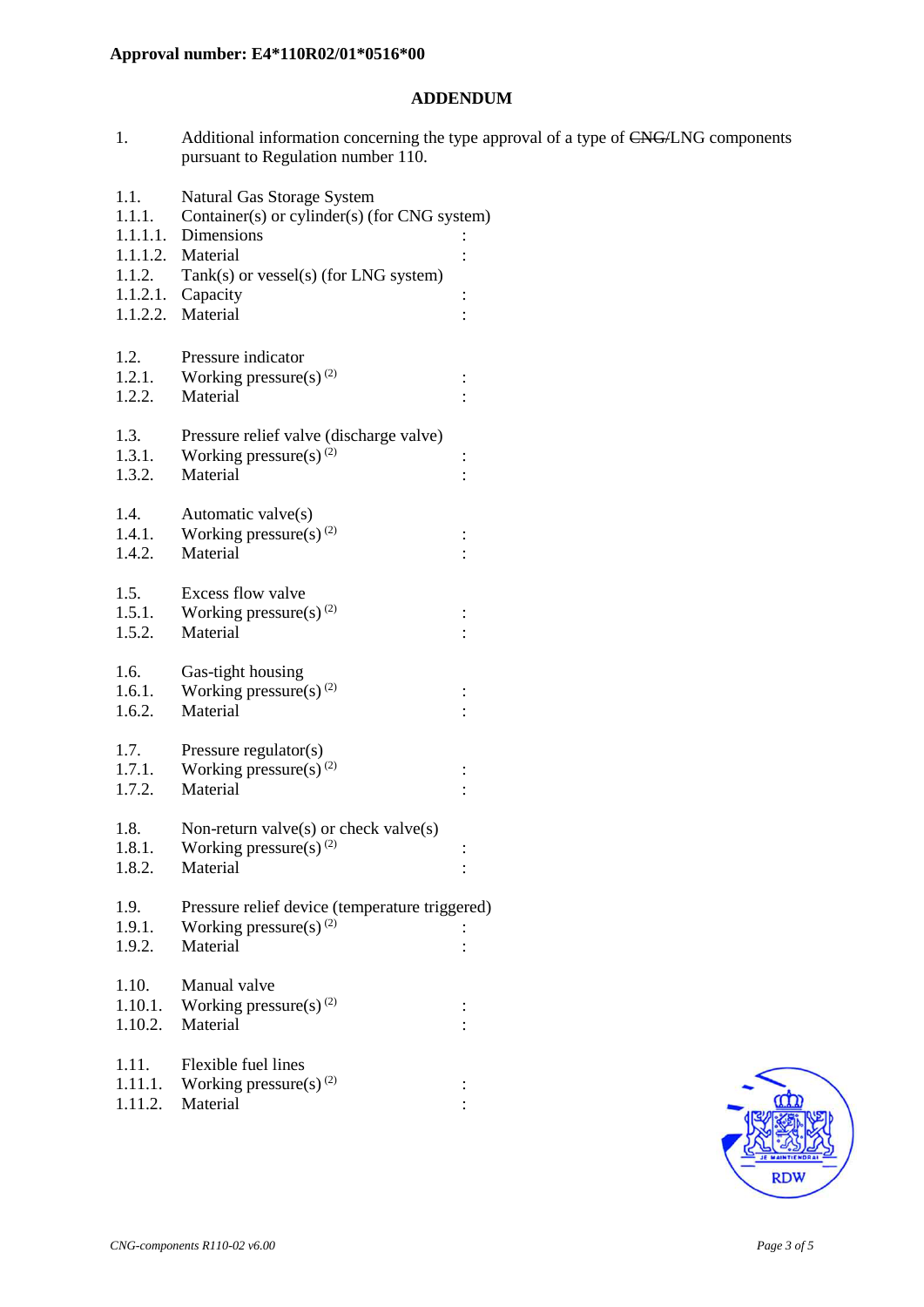| 1.12.<br>1.12.1.<br>1.12.2. | Filling unit or receptacle<br>Working pressure(s) <sup>(2)</sup><br>Material                  |                                                                |
|-----------------------------|-----------------------------------------------------------------------------------------------|----------------------------------------------------------------|
| 1.13.<br>1.13.1.<br>1.13.2. | Gas injector( $s$ )<br>Working pressure(s) $^{(2)}$<br>Material                               |                                                                |
| 1.14.<br>1.14.1.<br>1.14.2. | Gas flow adjuster<br>Working pressure(s) <sup>(2)</sup><br>Material                           | $\vdots$                                                       |
| 1.15.2.                     | 1.15. Gas/air mixer<br>1.15.1. Working pressure(s) <sup>(2)</sup><br>Material                 |                                                                |
| 1.16.<br>1.16.1.            | Electronic control unit<br>Basic software principles                                          |                                                                |
| 1.17.<br>1.17.1.<br>1.17.2. | Pressure and temperature sensor(s)<br>Working pressure(s) <sup>(2)</sup><br>Material          |                                                                |
| 1.18.<br>1.18.2.            | CNG filter(s)<br>1.18.1. Working pressure(s) <sup>(2)</sup><br>Material                       |                                                                |
| 1.19.<br>1.19.1.<br>1.19.2. | PRD (pressure triggered)<br>Working pressure(s) <sup>(2)</sup><br>Material                    |                                                                |
| 1.20.<br>1.20.2.            | Fuel rail $(s)$<br>1.20.1. Working pressure(s) <sup>(2)</sup><br>Material                     |                                                                |
| 1.21.<br>1.21.1.<br>1.21.2. | Heat Exchanger(s)/Vaporizer(s)<br>Working pressure(s) $(2)$<br>Material                       |                                                                |
| 1.22.<br>1.22.1.<br>1.22.2. | Natural gas detector(s)<br>Working pressure(s) $^{(2)}$<br>Material                           |                                                                |
| 1.23.<br>1.23.1.<br>1.23.2. | $LNG$ filling receptacle $(s)$<br>Working pressure(s) $^{(2)}$<br>Material                    | : $3.8 \text{ MPa} (38 \text{ bar})$<br>: See report 180700265 |
| 1.24.<br>1.24.1.<br>1.24.2. | $LNG$ pressure control regulator(s)<br>Working pressure(s) $(2)$<br>Material                  |                                                                |
| 1.25.<br>1.25.1.<br>1.25.2. | $LNG$ pressure and/or temperature sensor(s)<br>Working pressure(s) <sup>(2)</sup><br>Material |                                                                |